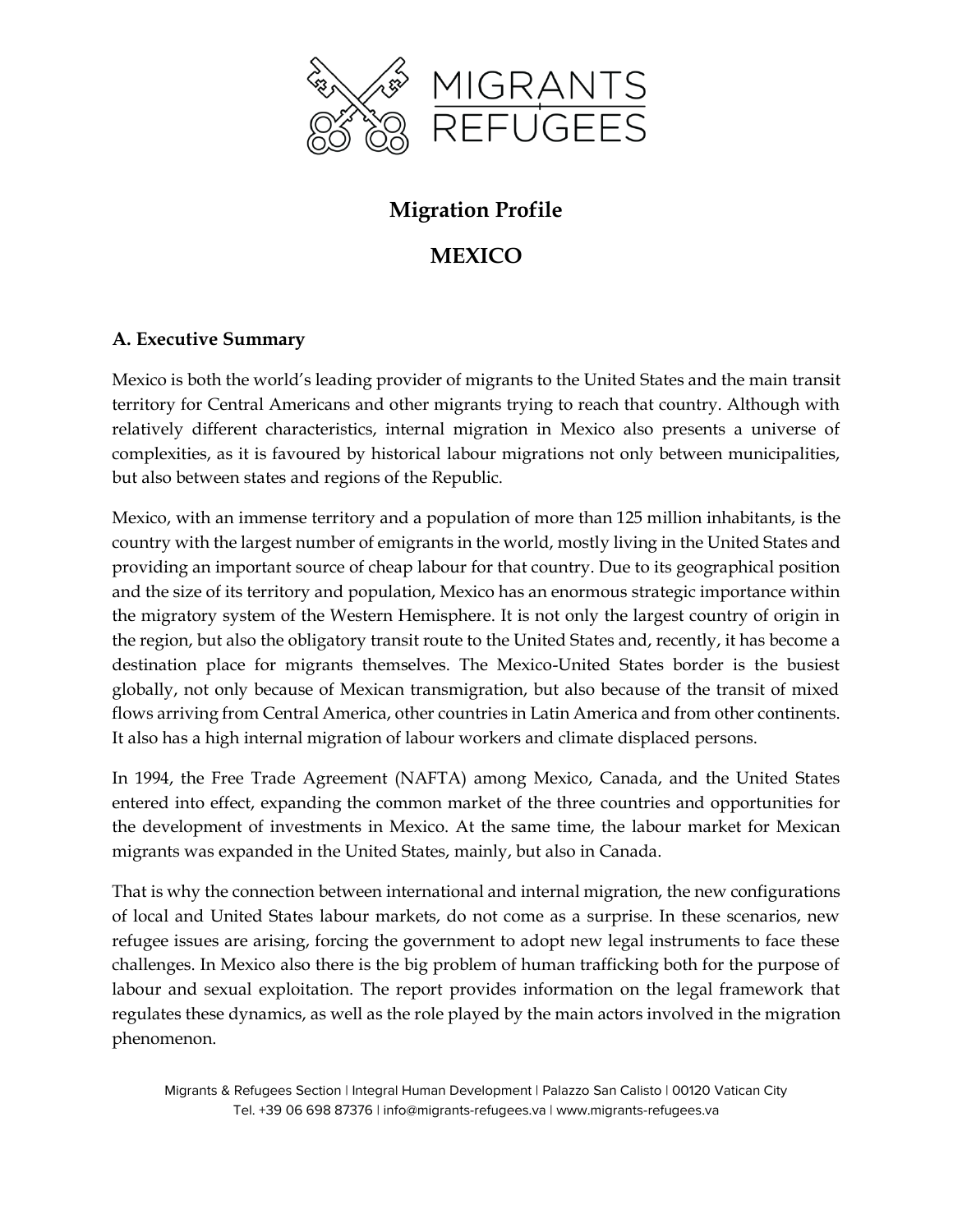### **B. Country Profile**

### **I. Basic Information**

Mexico has an area of 1,972,550 sq. km. It is bordered by the United States to the north, the Gulf of Mexico to the east, Belize and Guatemala to the south, and the Pacific Ocean to the west. According to data from the 2018 Census, its population was 125,200,000 inhabitants. The metropolitan area of the Valley of Mexico, where the capital is located, covers 1,700 sq. km of territory.

The Constitution of 1917 does not mention any official language, but practically 100% of the Mexican population speaks Spanish; however, according to data from the National Institute of Statistics and Geography (INEGI), 6 out of every 100 inhabitants aged 5 and over speak one of the 89 indigenous languages. According to INEGI, 88% of the population is Catholic, 5.2% Protestant and Evangelical, and 4.3% professes other religions.

The Mexican territory has a rich diversity of soil and environments for agriculture, with important deposits of minerals, including oil. However, during the last thirty years, agriculture has lost its importance in the calculation of the Gross Domestic Product (GDP) and, in its place, sectors such as trade and services have grown. Real estate and manufacturing, which includes mining and petroleum products, while still important, have also lost relative weight in the economy. The services sector, which covers tourism, trade, communications, and transport, contributes about 60% to GDP. The loss of jobs in agriculture and the industrial sector has influenced the increase of migration since the mid-nineties. Although, for the last decade, the growth of Mexican emigration has started to slow, the country also continues to be highly dependent on remittances and the binational labour market (United States – Mexico) plays an important role in the interdependence between the economies and societies of the two countries.

The Mexican State plays a key role in regulating migration to the United States, especially since it has signed a number of agreements with the US government to control immigration. On the border both from the north, adjacent to the United States, and to the south, with Guatemala, and in many cities throughout the Mexican territory, there are concentrations of several hundred thousand Central American, Caribbean, South American and other continental transmigrants who persist in their intention to cross over to the United States.

According to INEGI, GDP per capita during 2018 was \$9,715,00 (USD); however, problems with income distribution forces a significant percentage of the population into conditions of inequality and poverty. 23.4% of the inhabitants face challenges in meeting their basic needs, especially food. The average number of years of schooling is 15, and the literacy rate of adults aged 15 and over is 94.5%.

# **II. International and Internal Migrants**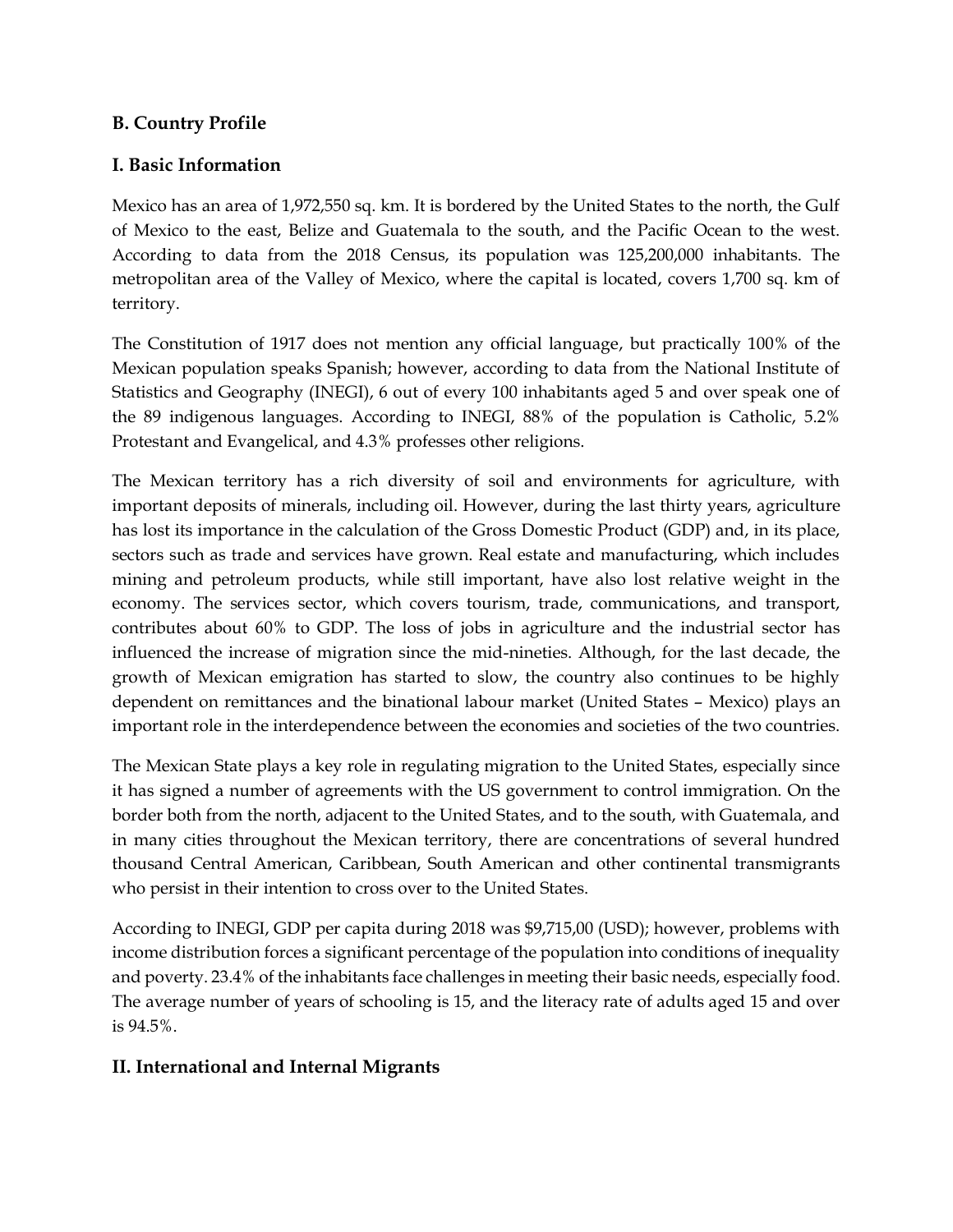According to data from the Migration Policy Unit and based on data from the 2020 Census of Mexico, 1,169,883 immigrants live in the country.<sup>i</sup> 50.5% have Mexican ancestry which means that they are children born abroad to Mexican parents, mainly in the United States. Of the latter, 67.3% are residents and 32.7% have been naturalised.

44% of foreigners reside in just five states of the Republic: Baja California 12.8%, Mexico City 9%; Chihuahua 8.5%; Jalisco 7.7%, and Tamaulipas 6%. According to data from the Ministry of the Interior (2021), in 2020 the country received 35,229 new temporary residents. That flow had decreased by 19.1% compared to 2019, due to the restrictions imposed during the COVID-19 pandemic. Of the documented temporary residents in 2020, 56% were men and 44% women. Of the total, 29.3% were workers, and 70% of these were men. 36.3% arrived because of family reunification (54.0% were women).

Of the total number of permanent residents, 53.2% were men and 46.8% women. The main reason for staying was family reunification (37.6%), of whom 50.2% were women. 13% of permanent residents were workers (65% men and 45% women). According to IOM, between January and March 2021, 31,492 migrants with irregular stay were located, 18% more than the previous year. Even with respect to the nationalities of origin, the largest number was from Honduras with 17,598 people, followed by Guatemala (9,422), and El Salvador (2,348). Of other countries, there were 2,124 immigrants arriving from Bangladesh, Senegal, Mauritania, Nepal, Burkina Faso, Russian Federation, Israel, Egypt, Sri Lanka, Turkey, and Palestine. However, these data did not yet record the significant influx of people from Haiti, Venezuela and Cuba who began to arrive from South America through Central America, from the second half of 2021. In the four-year period 2016-2020, Mexico expelled 409,757 exceeding the returns from the United States that totaled 322,223 migrants.ii

Despite the importance of international migration in Mexico, movements within the states of the Republic are more frequent and numerous. Although, as of 2010, this slowed down at the federal or national level, the flow between some states and regions rather increased. This usually occurs between border states, but also between the southern and northern areas of the territory. The states of origin of most of the internal migrants are located in the southeast: Guerrero, Tabasco, Veracruz, Chiapas, as well as Mexico City. The states which most internal migrants move to are Quintana Roo, Baja California Sur, Querétaro, Nuevo León, and Baja California.iii

According to INEGI, with data from the 2020 National Census, internal migration in Mexico has mobilised more than 15 million people, whose apparent causes are: 45.8% family reasons, 28.8% labour, 6.7% educational, 4% insecurity, and other 14.7%.iv

In addition, data from the Mexican Commission for the Defence and Promotion of Human Rights (CMDPDH) estimates that between 2009 and 2020 there were 357,000 displaced people by conflicts and violence, and between 2020 and 2021, there were about 37,000 more displacements. According to these analyses, displacement by violence has worsened due to the so-called war on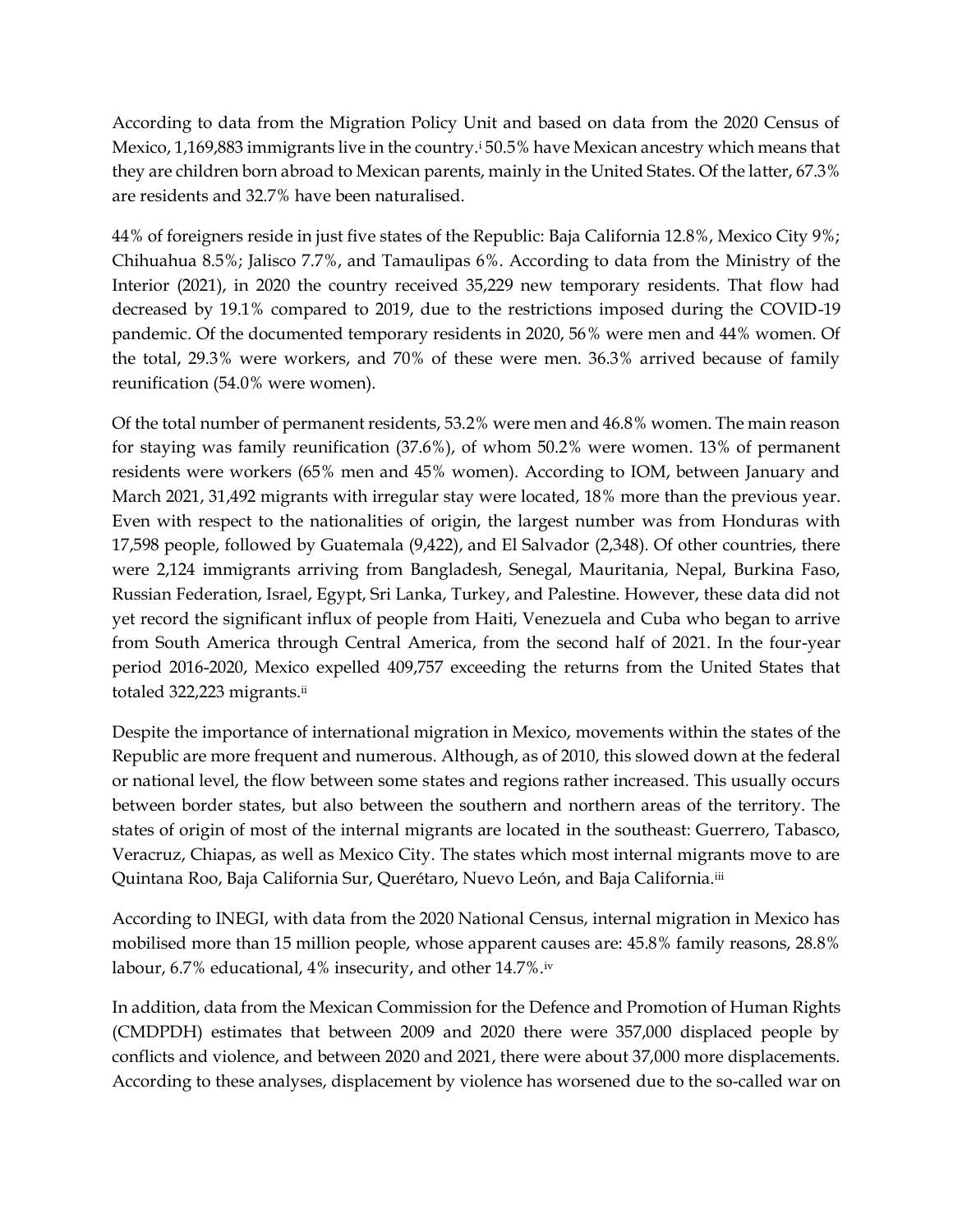drugs, but also due to clashes between the different groups that make up the so-called drug cartels.

# **III. Emigration and Skilled Migration**

Mexico has 11,796,178 migrants abroad. According to the Ministry of the Interior, in 2020 97.4% of them were in the United States. Their main states of origin were Guanajuato, Oaxaca, Zacatecas, Michoacán, Guerrero and Puebla. 52% of Mexicans in the United States were men and 48% women.

In 2019, 93.8% of Mexicans registered in the United States had been there for more than 10 years, and their age group was between 40 and 59 years, indicating a relative ageing of this migration. The average schooling is estimated at 43.2% below secondary, 38.9% with complete secondary, 11.4% higher technical and 6.5 professional and postgraduate.

In 2019, 19.8% of Mexicans in the United States worked in construction, 14.7% in hospitality and leisure, 12.7% in manufacturing and 12.1% in administrative work. It was estimated that 4,139,000 Mexicans resided in California, 2,611,000 in Texas, 662,000 in Illinois, 552,000 in Arizona and 269,000 in Florida, where most of them were concentrated. 71.5% received a salary as workers, 7.2% were self-employed, 7% from social assistance, 10.8% through multiple jobs. 31.8% were insured by the employer, 16.3% by the government, and 39% lacked health coverage.

Like Central Americans, the Mexican population had lower levels of education than people born in the United States and other immigrants. 82.2% of Mexicans only have a secondary school education or less, as do 73.9% of Central Americans. This might explain why the type of work held by these people is usually a low-paid job, but also because of the condition derived from their lack of proper immigration documentation.

# **IV. Forced Migrants (internally displaced, asylum seekers and refugees, climate displaced people)**

In 2017, INEGI estimated that there was an accumulation of the period 2006-2007 of some 329,917 people who were forced to move to the interior of the country. The main states of origin were Tamaulipas, Chihuahua, Mexico City and the State of Mexico due to public insecurity. The receiving states were Veracruz with the largest percentage of displaced people (22.18%), adjacent to Tamaulipas, becoming the interstate border with the largest corridor of internally displaced persons. In addition to Veracruz, the main receiving states were the State of Mexico, with 9.27%, Jalisco 7.32%, Puebla 6.89%, and Querétaro 6.14%.<sup>v</sup>

In the report of the Mexican Commission for Refugee Aid, it is recorded that between 2013 and 2021 the country received 194,146 refugee applications. Of the total number of cases, 63.2% were approved and 26.4% were rejected, while 10.4% were placed under Complementary Protection, which means that, even if they are not granted refuge, the applicant would not be returned to the territory of another country where their life would be threatened or would be in danger of being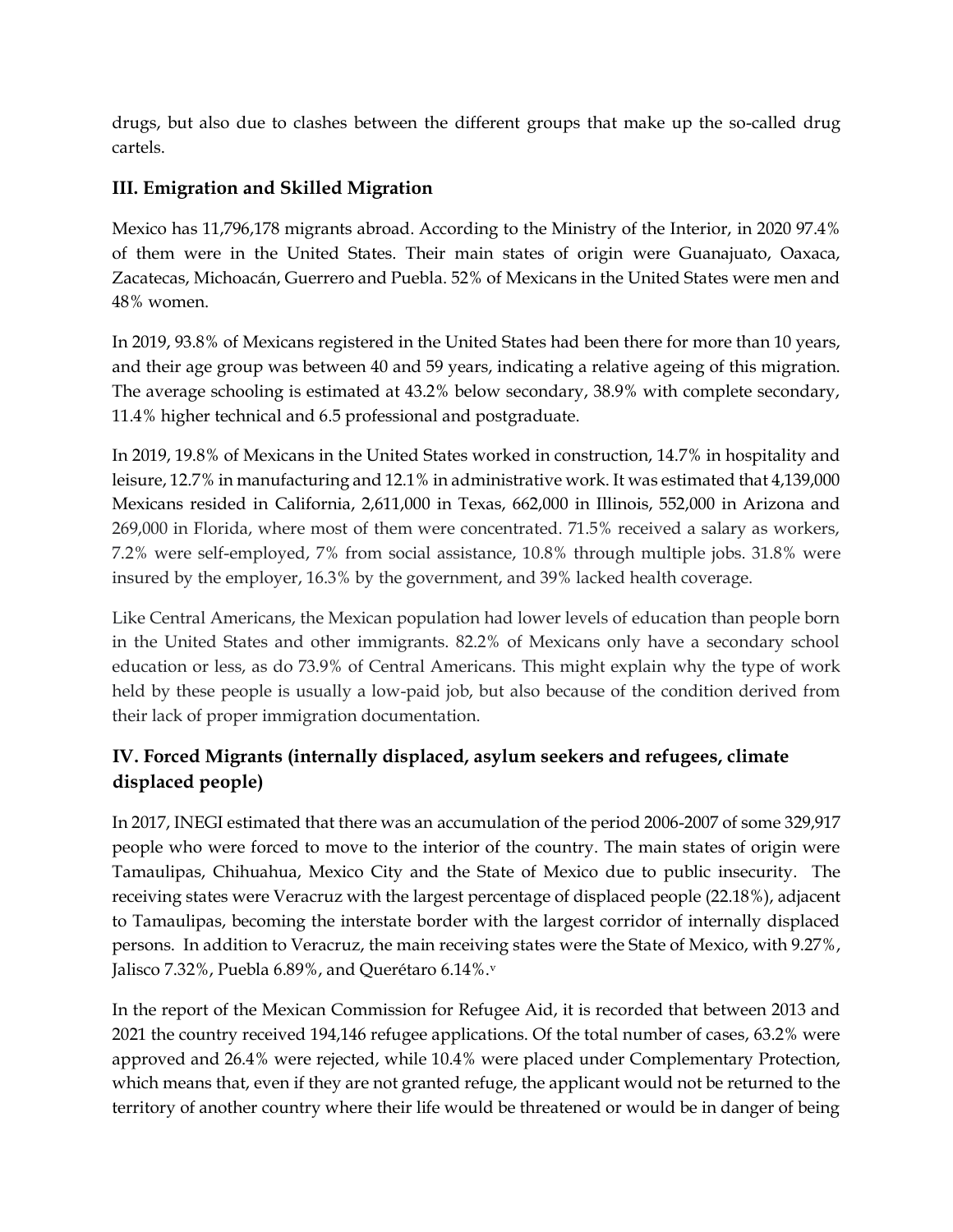subjected to torture. The approved resolutions favoured applicants from Honduras (42.8%), El Salvador (12.8%), Venezuela (10.9%), Cuba (12.3%), Guatemala (5.4%), Haiti (7.9%), and Nicaragua (3.2%). Also, according to UNHCR, between 1994 and 2018 there were 114,540 Mexicans holding refugee status in different countries of the world.

In 2019, the Government of Mexico signed an agreement with the United States, under which asylum seekers in the United States had to remain in Mexican territory until their application had been resolved. At the same time, the Mexican government adopted different measures to prevent the flow of Central Americans and other migrants transiting through its territory to reach the United States. Under the Migrant Protection Protocols (MPP, known as "Stay in Mexico"), thousands of asylum seekers were stranded at Mexican border cities.

In January 2021, a new US administration came into power and suspended the agreements adopted by the previous administration with Mexico, seeking other options to increase asylum seekers. However, in early December 2021, both governments agreed to reinstate the MPPs due to a US Supreme Court order, prompted by a lawsuit filed by the States of Texas and Missouri against the suspension of the 2019 settlement.

The government of Mexico, meanwhile, pledged not to return asylum seekers to their countries of origin and suggested the US government to seek options other than MPPs, because this policy had imposed unjustifiable humanitarian costs on migrants and did not eliminate the root causes of illegal immigration.

Forced displacement in Mexico has been recognised by the government and, despite the considerable internal mobility between states and municipalities, it is not possible to recognise the different causes of this phenomenon; however, the climate crisis has surely played an important role. Some 2.3 million Mexicans have been displaced within the country by the effects of climate change and natural disasters. This figure could be much higher than the displacements caused by drug trafficking and violence.<sup>vi</sup> The Valley of Mexico and many of the main cities, like Tijuana and Ciudad Juárez, and others in different states have become over the decades the recipients of hundreds of thousands of displaced people. A silent displacement has been affected by rains and landslides, droughts and soil erosion and that according to Armelle Gouritin, professor of the National Council of Science and Technology (CONACT) and the Latin American Faculty of Social Sciences (FLACSO), will increase in the coming decades. But the country will also continue to experience the effects of the regional migration crisis, which includes increasing flows of climate displaced people from Haiti and the countries of Northern Central America.

# **V. Victims of Human Trafficking**

According to the Citizen Council for Security, Justice and Peace, of a group of 95 victims of human trafficking who were treated, most were recruited under a deceptive offer of employment (44%), another group fell into trafficking networks due to some condition of vulnerability (34%), and the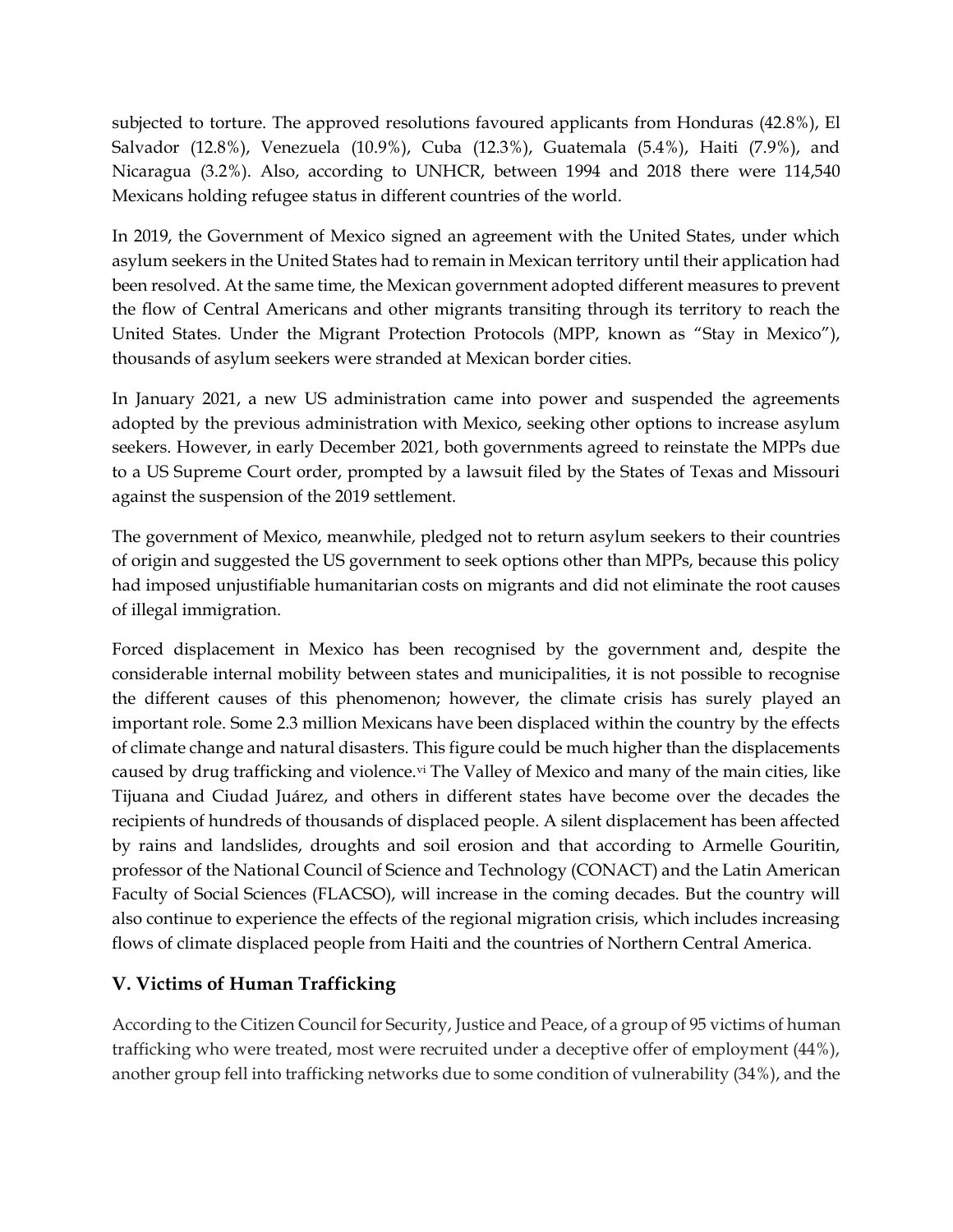others through some other forms of deception. Girls, aged between 13 and 17, represent one of the groups most likely to be trafficked in prostitution or other forms of sexual exploitation.

According to the Executive Secretariat of the National Public Security System (SESNSP), mentioned in a report by Hispanics in Philanthropy (HIP), vii Mexican authorities identified at least 550 victims of human trafficking in 2020, which meant an increase of 43% over the victims registered in 2016. Sexual exploitation was one of the main forms of trafficking for women and girls, and sexually diverse persons. Both men and boys were subjected to forced labour in the mining and construction sectors, while women were also pressured into domestic service. Children between the ages of 5 and 12 were victims of sexual abuse and pornography, as well as were forced to beg.

The types of exploitation mentioned are classified as follows: prostitution (45.2%), labour exploitation (26.6%), servitude (19%), begging (4.8%), illegal adoption of minors (2.4%), and use of minors in criminal activities (2.4%). By age, these victims fall into these categories: 41.1% under the age of 18, 28.4% between 18 and 30 years old, 9.5% between 31 and 50 years old, and 6.3% older adults. Central Mexico was mostly hit by human trafficking, but also the southern states of Chiapas and Oaxaca were among those with the highest percentage of human trafficking. The Puebla-Tlaxcala corridor, Mexico City and the Gulf state of Veracruz are the hotspots for human trafficking.viii

# **VI. National Legal Framework**

According to the legal framework governing migration in Mexico, foreigners have access to the protection and respect of human rights, in accordance with the provisions of the country's Constitution and in compliance with the international treaties signed by the country. The 2011 Migration Act recognises that irregular migration is an administrative offence but not a crime, and states that public servants should not abuse migrants to facilitate their passage. Under this migration law, the country's migration policies are governed, seeking to guarantee the right of the State to authorise the entry and stay of foreigners in the national territory, as well as to safeguard the protection of human rights.

The Law on Refugees, Complementary Protection, and Political Asylum, and its regulations, also approved in 2011, outline the principles and procedures for the protection of refugees and asylum seekers that, as in matters of migration, are also established at the federal level.

Except for a few reforms in the area of migrant protection and, in particular, additions related to children's rights, the Mexican immigration legislation has not undergone other major changes. However, procedures to manage migration in Mexico are constantly influenced by changes in US legislation and policies. In that sense, in July 2019 the government of Mexico agreed to collaborate with the Migrant Protection Protocols (MPP) policy, approved by the US government, and this new policy in Mexico was referred to as "Stay in Mexico". The Migrant Protection Protocol (MPP) went into effect in January 2019 and was implemented by the US Department of Homeland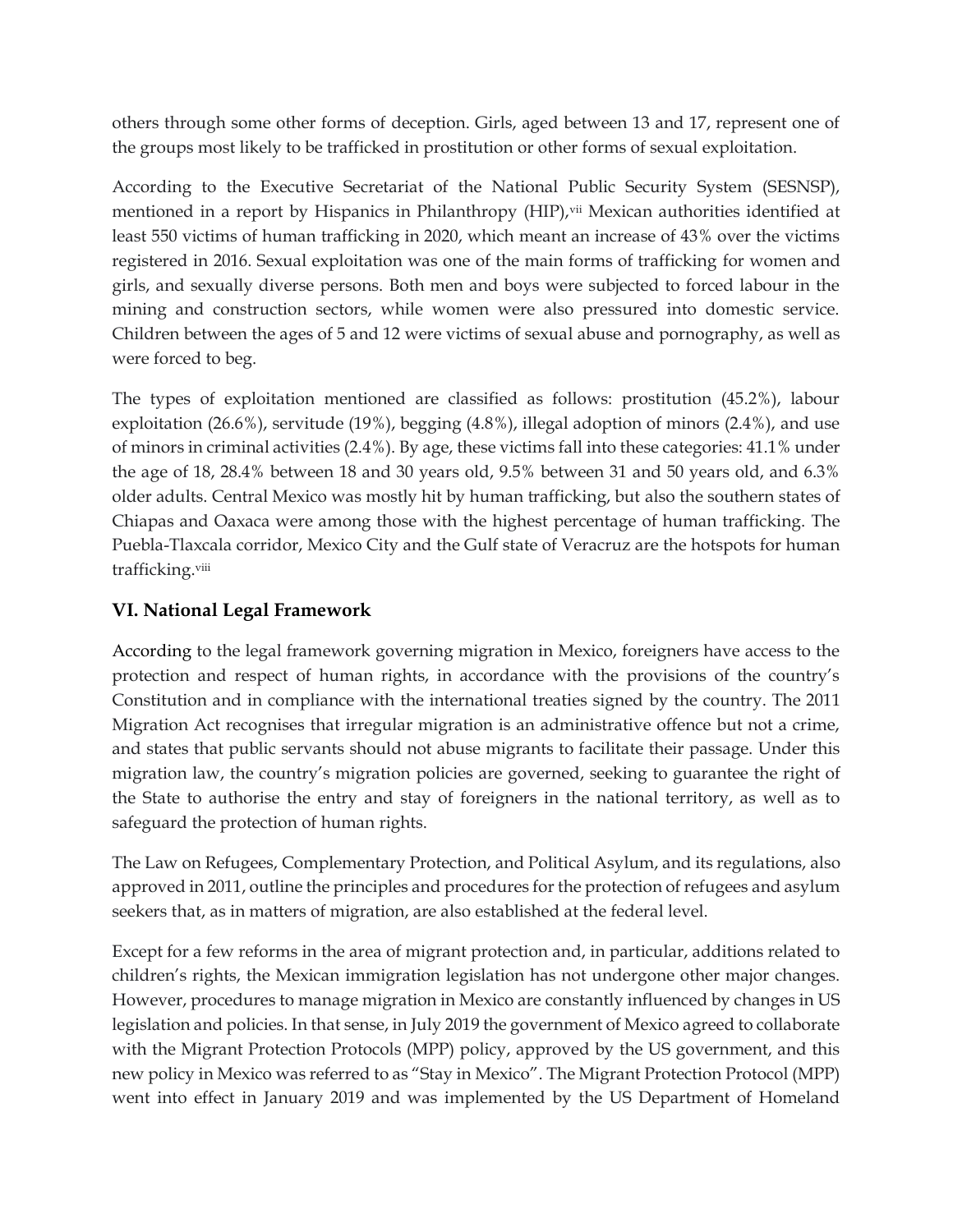Security (DHS), requiring that certain asylum seekers arriving overland in the US-Mexico border be returned to Mexico to wait for their immigration case to be processed. Mexico agreed to readmit foreigners who had entered the US to seek asylum after crossing its territory, and many of these foreigners relocated to Tijuana and other border cities.

With the change in the US administration in January 2021, the new government agreed to suspend the MPP policy; however, on August 13, 2021, the United States District Court for the Northern District of Texas ordered the Department of Homeland Security (DHS) to make good faith efforts to resume the MPP implementation. The government requested a stay of the order, but the US Court of Appeals for the Fifth Circuit denied it. The suspension request was later appealed to the US Supreme Court, but on August 24, 2021, the suspension request was denied. Although DHS will have to comply with the district court's ruling for the time being, it has appealed the full case to the Fifth Circuit and could still appeal the case to the Supreme Court as well. In early December 2021, the governments of Mexico and the United States re-established the 2019 agreements to reimplement the MPP policy.

In March 2020, with the onset of the pandemic, the US government applied a public health statute, enacted in 1944, to determine whether a contagious disease in a foreign country poses a serious danger of spreading in the United States "Title 42", and under it the Centres for Disease Control and Prevention (CDC), was ordered to immediately expel anyone who entered the country without authorisation to prevent the spread of the coronavirus, without giving refugee applicants the opportunity to submit their applications. With the change of government in the United States in 2021, the expulsion order for children was exempted; however, according to figures from the National Institute of Migration, in the first year of the order the United States expelled to Mexico 24,644 migrants arriving from the countries of Northern Central America, most of them sent to Tamaulipas (15,710). The government of Mexico has pointed out to the United States that the country has no obligation to receive these people.

# **VII. Main Actors**

#### *The State*

According to the Migration Law of the Republic of Mexico, in force since May 25, 2011, the agencies with competence over migration matters are: the Migration Secretariat, which directs Mexico's migration policy; the Mexican Institute of Migration, aimed at implementing migration policy: entry and exit of nationals and foreigners, deportations, registration of foreigners, management of migratory stations, coordination of migrant care groups, among others; the National System for the Integral Development of the Family, the State Systems and Mexico City that provide social assistance for the care of migrant children and adolescents who require services for their protection; and, finally, the National Women's Institute, which carries out interinstitutional actions to prevent violence against migrant women. Other bodies and instruments come from the International Treaties that protect the rights of migrants and from which the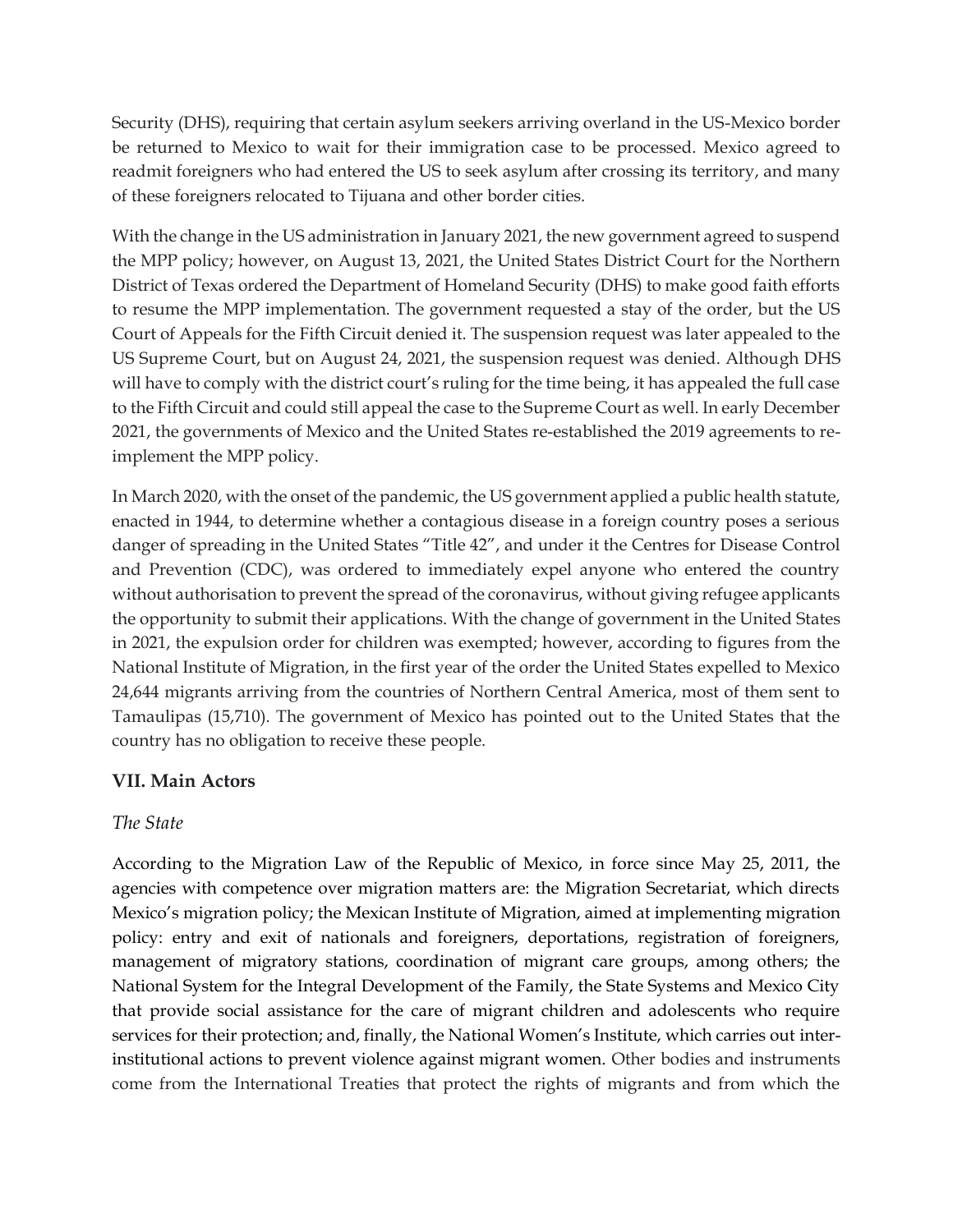National Human Rights Commission, the Executive Commission for Attention to Victims and the Mexican Commission for Refugee Assistance operate.

For its part, the objective of the National Institute of Migration (INM) is to monitor the migratory status of people, review documents, give them asylum in a migratory stay and safeguard their human rights, by providing them with security and permanent assistance.

### *The Catholic Church*

The main organisations and institutions of the Catholic Church, whose mission is the protection and the rights of migrants, are the Dimension of the Pastoral Care of Human Mobility of the Episcopal Conference of Mexico, the Jesuit Refugee Service, the Scalabrinian Missionaries, the Franciscan Network for Migrants, the Migrant Houses in all the states of Mexico and the CLAMOR Network, Mexico chapter.

The Pastoral Care Dimension of Human Migration aims to attend, accompany, welcome, and advise people who are on the move in Mexican territory. Under his pastoral guidance, there are more than 120 shelters throughout the country, in addition to a larger number of soup kitchens and a network of services, catering to the vital needs of migrants, to offer legal and psychological advice and health care. Through programmes to assist migrants and refugees, they contribute to ensuring the physical and psychological integrity of people who have had to leave their homes because of poverty, violence or persecution.

The Congregation of the Missionaries of St. Charles Borromeo (Scalabrinians) provides comprehensive care to migrants, victims of trafficking and other abuses and applicants for refugee status in Mexico. In addition, it provides shelter, psychological, medical, legal care, and support for labour insertion. It also advocates with the federal and state governments, to improve migration policies.

The Jesuit Refugee Service of Mexico is defined as a mission of the Society of Jesus, composed of a plural team of men and women, who accompany migrants in transit, in need of international protection, refugees, deportees, returnees, regular and irregular settlers, people from the communities of origin or Mexican expellers, disappeared and internally displaced persons, with various care and reception programs through migrant shelters, as well as the formation of work teams and pastoral agents, institutional strengthening, analysis and advocacy in decision-making and both legal and psychosocial accompaniment to people.

The Franciscan Network for Migrants was created in April 2018 in Guadalajara with the aim of creating a network of lay and religious men and women, who are affiliated with the Franciscan family and deal with migration issues. The Franciscan Family helps migrants with information, support and guides that will reduce their risks and to find help while on the move. They provide training in human rights, legal advice, and psychological support. In addition, many of them offer shelter and hospitality.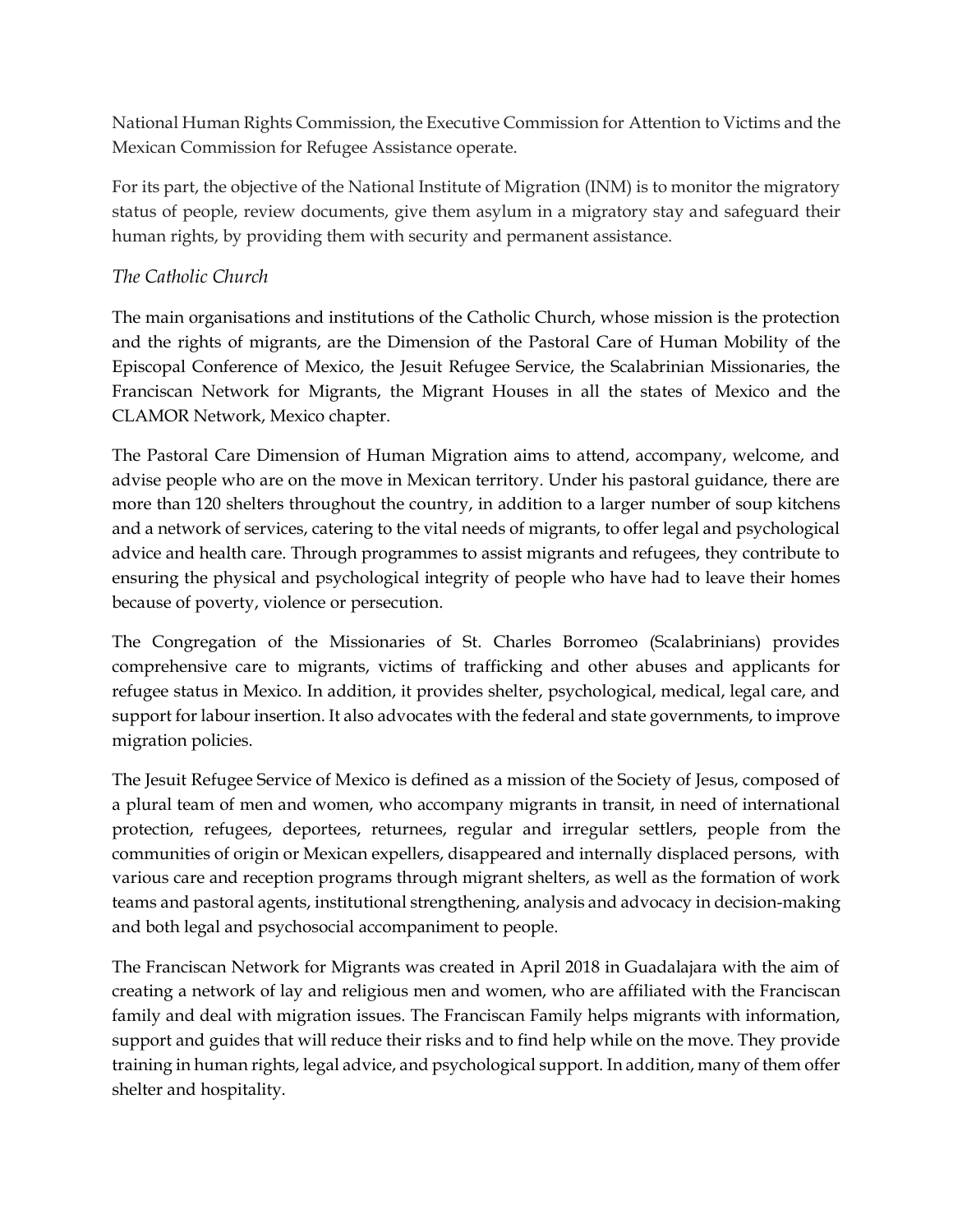In conjunction with the Pastoral Dimension of Human Migration, a large number of dioceses and parishes also provide various activities to assist migrants in many communities along the transit routes.

Over the past decade, the US bishops have actively engaged in cross-border collaboration with Mexican bishops, with whom they meet twice a year on either side of the border to coordinate work for the pastoral care of migrants, described in a joint pastoral letter.<sup>ix</sup> Various Mexican congregations and pastoral centres also hold binational and regional initiatives to coordinate pastoral activities on behalf of migrants, refugees and victims of trafficking.x

#### *International organisations*

Among the international organisations that offer care services to migrants there are the International Organisation for Migration (IOM), the United Nations High Commissioner for Refugees (UNHCR), the United Nations Children's Fund (UNICEF), the World Health Organisation (WHO), and the Pan American Health Organisation (PAHO). They all work together to "help address the growing challenges of migration management at the operational level, foster understanding of migration issues, encourage social and economic development through migration; and to ensure respect for the human dignity and well-being of migrants."

### *Other Organisations*

In Mexico, there is a wide range of civil organisations that deal with the phenomenon of migration. Some of them belong to networks with a wide national and international presence. These organisations are made up of a large number of agencies that conduct research, provide advocacy services for the protection of the rights of both Mexican and foreign migrants, offer psychosocial support and other services that include a network of shelters to receive migrants in transit.

**February 2022**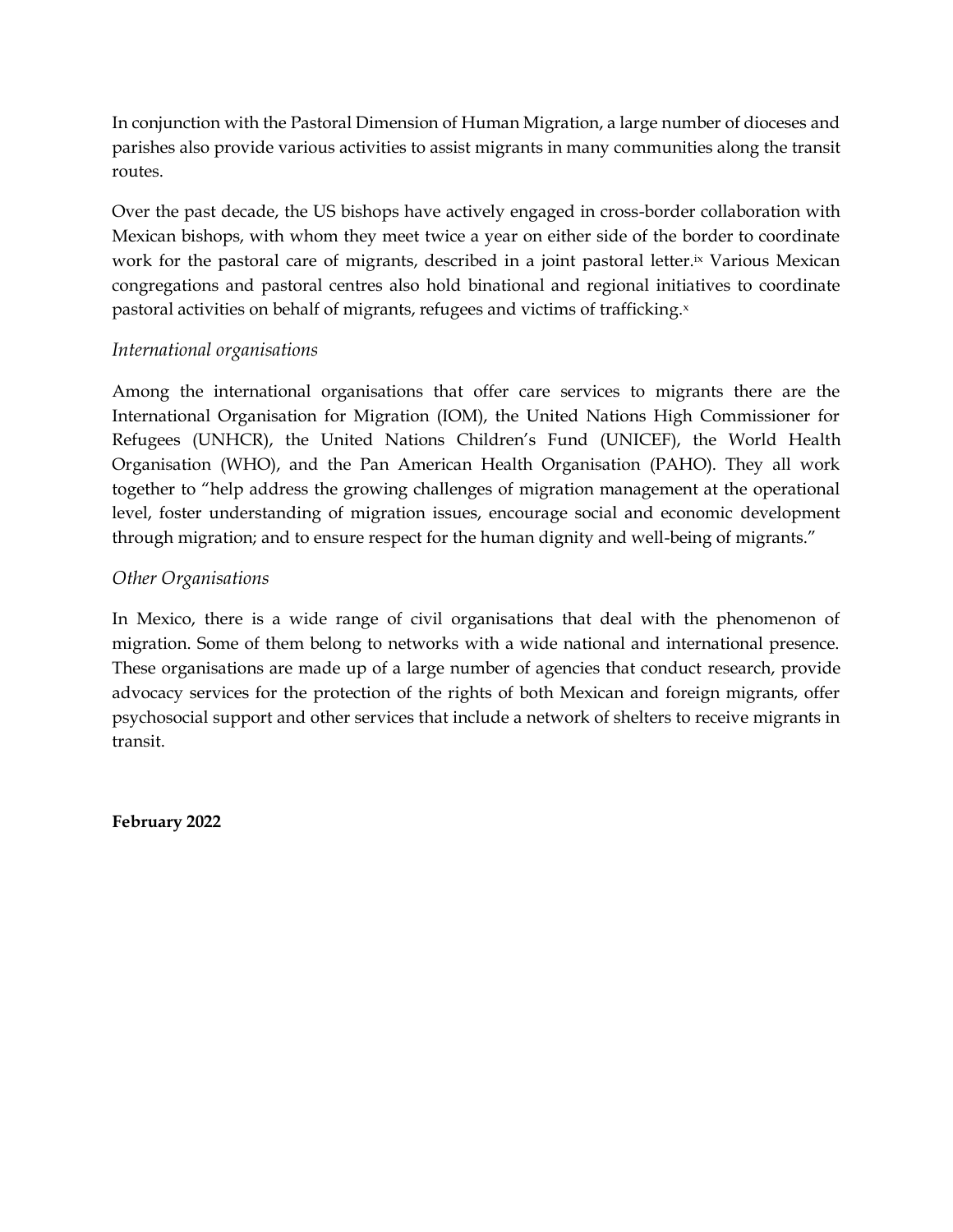### **C. References**

*Institutional & NGO Websites* 

COMAR. *La COMAR en números*. 2021. Retrieved from: <https://www.gob.mx/comar/articulos/la-comar-en-numeros-282155?idiom=es> .

Comisión Mexicana de Defensa y Promoción de los Derechos Humanos. Desplazamiento interno forzado en México. 2018. Retrieved from: <http://cmdpdh.org/temas/desplazamiento/>

INEGI, *Encuesta Nacional de la Dinámica Demográfica*. 2018. Retrieved from: <https://www.inegi.org.mx/programas/enadid/2018/>

Gordillo, G., & Plassot, T. 2017. Migraciones internas: un análisis espacio temporal del periodo 1970-2015. *Economía UNAM.* Vol 14 No. 40.

Hernández, S. 2020. El clima provoca más desplazados en México que el narcotráfico. *El Sol de México*, 20 de junio de 2020. Retrieved from:

[https://www.elsoldemexico.com.mx/mexico/sociedad/clima-provoca-mas-desplazados-en](https://www.elsoldemexico.com.mx/mexico/sociedad/clima-provoca-mas-desplazados-en-mexico-que-el-narcotrafico-desastres-naturales-cambio-climatico-destruccion-hogares-5404812.html)[mexico-que-el-narcotrafico-desastres-naturales-cambio-climatico-destruccion-hogares-](https://www.elsoldemexico.com.mx/mexico/sociedad/clima-provoca-mas-desplazados-en-mexico-que-el-narcotrafico-desastres-naturales-cambio-climatico-destruccion-hogares-5404812.html)[5404812.html](https://www.elsoldemexico.com.mx/mexico/sociedad/clima-provoca-mas-desplazados-en-mexico-que-el-narcotrafico-desastres-naturales-cambio-climatico-destruccion-hogares-5404812.html)

Hope Border Institute: No Queda de Otra: An Exploration of the Root Causes of Forced Migration to the Southern Border. Retrieved from:<https://www.hopeborder.org/noquedadeotra>

No Queda de Otra: An Exploration of the Root Causes of Forced Migration to the Southern Border. Retrieved from: <https://www.hopeborder.org/noquedadeotra>

Insight Crime How Human Trafficking Worsened in Mexico During COVID-19, 19 Aug. 2021. Retrieved from: <https://insightcrime.org/news/human-trafficking-worsened-mexico-covid/> INEGI. *Instituto Nacional de Estadísticas y Geografía*. 2021. Retrieved from: <https://www.inegi.org.mx/temas/migracion/#Tabulados>

Morales, A. 2020a. *Migraciones internacionales, refugiados y desplazamientos internos en Centroamérica.* San José, Costa Rica: Estado de la Región.

Morales Gamboa, Abelardo. 2020b. El círculo de la fragilidad: migración de sobrevivencia en Centroamérica, En Migración y Desarrollo, vol. 18, núm. 35, pp. 41-70. Consultable en: https://estudiosdeldesarrollo.mx/migracionydesarrollo/numero-35-texto-completo-amg/

OIM. 2021. *Perfil Migratorio de México Vol 1.*

REDODEM. 2013. *Narrativas de la transmigración centroamericana.* México: Servicio Jesuita para Migrantes.

Rodríguez Chávez, Oscar: Invisibilidad de la migración y los desplazamientos forzados internos de México en la política migratoria entre México y Estados Unidos, en Claudia Masferrer y Luicy